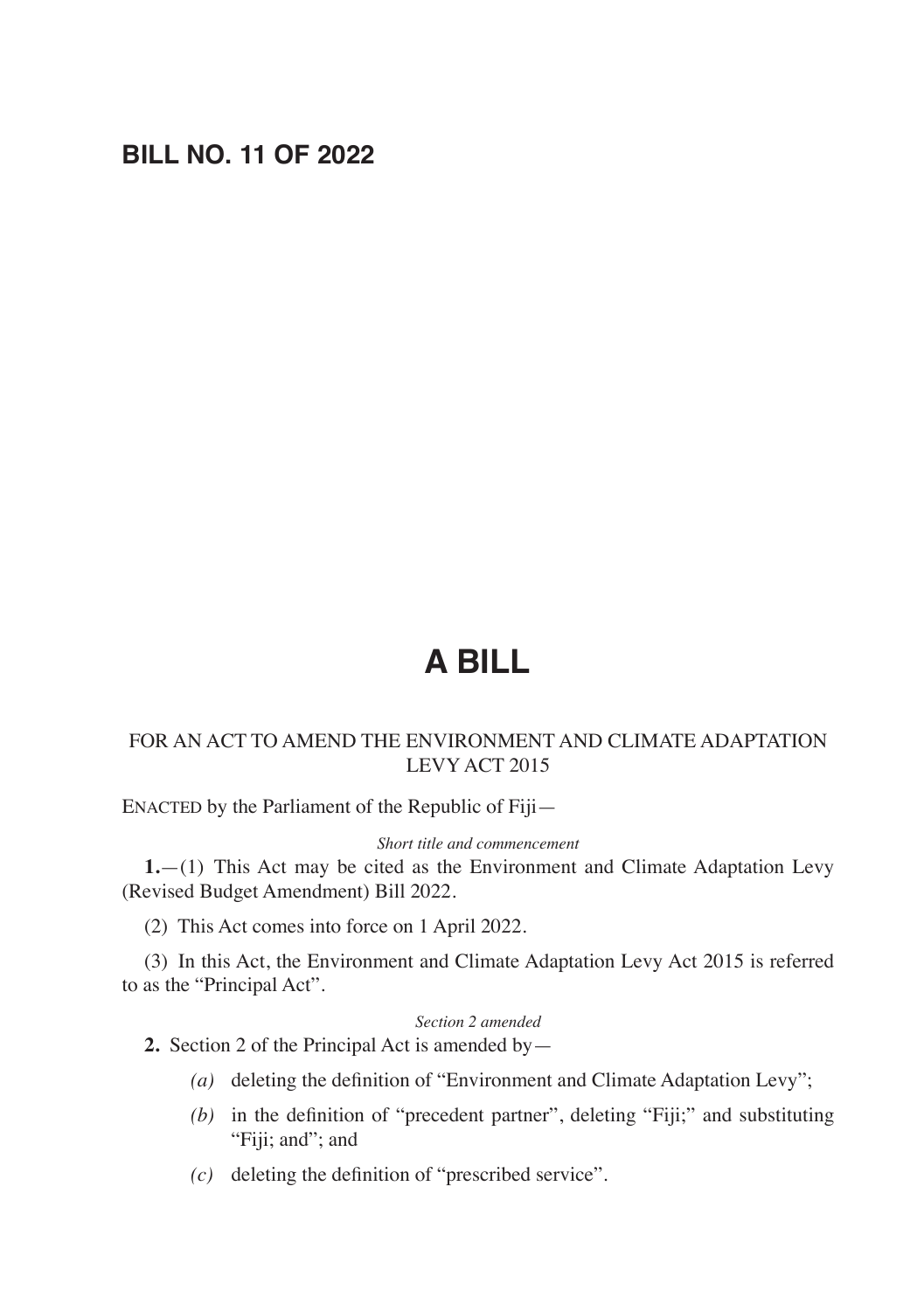#### *Section 12 amended*

## **3.** Section 12(2) of the Principal Act is amended by—

- *(a)* deleting paragraph *(a)*; and
- *(b)* after paragraph *(a)*, inserting the following new paragraphs—
	- "*(aa)* a percentage of the Value Added Tax (VAT) on prescribed services as prescribed by regulations;
	- *(ab)* a percentage of the plastic levy as prescribed by regulations;
	- *(ac)* a percentage of the superyacht levy as prescribed by regulations;".

# *Parts 2, 3, 4 and 6 deleted*

**4.** Parts 2, 3, 4 and 6 of the Principal Act are deleted.

#### *Schedules 1 and 2 deleted*

**5.** Schedules 1 and 2 to the Principal Act are deleted.

#### *Transitional*

**6.**—(1) Any Environment and Climate Adaptation Levy imposed under the Environment and Climate Adaptation Levy Act 2015 continues to apply to transactions entered into and paid before 1 April 2022.

(2) The Chief Executive Officer of the Fiji Revenue and Customs Service continues to exercise the powers provided under section 4 of the Environment and Climate Adaptation Levy Act 2015 in relation to transactions entered into before 1 April 2022.

(3) An accountable person registered under the Environment and Climate Adaptation Levy Act 2015 before 1 April 2022 continues to be deemed as registered in accordance with the Environment and Climate Adaptation Levy Act 2015.

(4) The Environment and Climate Adaptation Levy payable before 1 April 2022 which is collected by an accountable person is held in trust for the State pursuant to section 22 of the Tax Administration Act 2009.

(5) The Environment and Climate Adaptation Levy payable under the Environment and Climate Adaptation Levy Act 2015 before 1 April 2022 must be recovered in accordance with the procedures and powers provided under the Tax Administration Act 2009 as though the Environment and Climate Adaptation Levy had not been removed.

#### *Consequential amendments*

**7.** The laws listed in the Schedule are amended as set out in that schedule.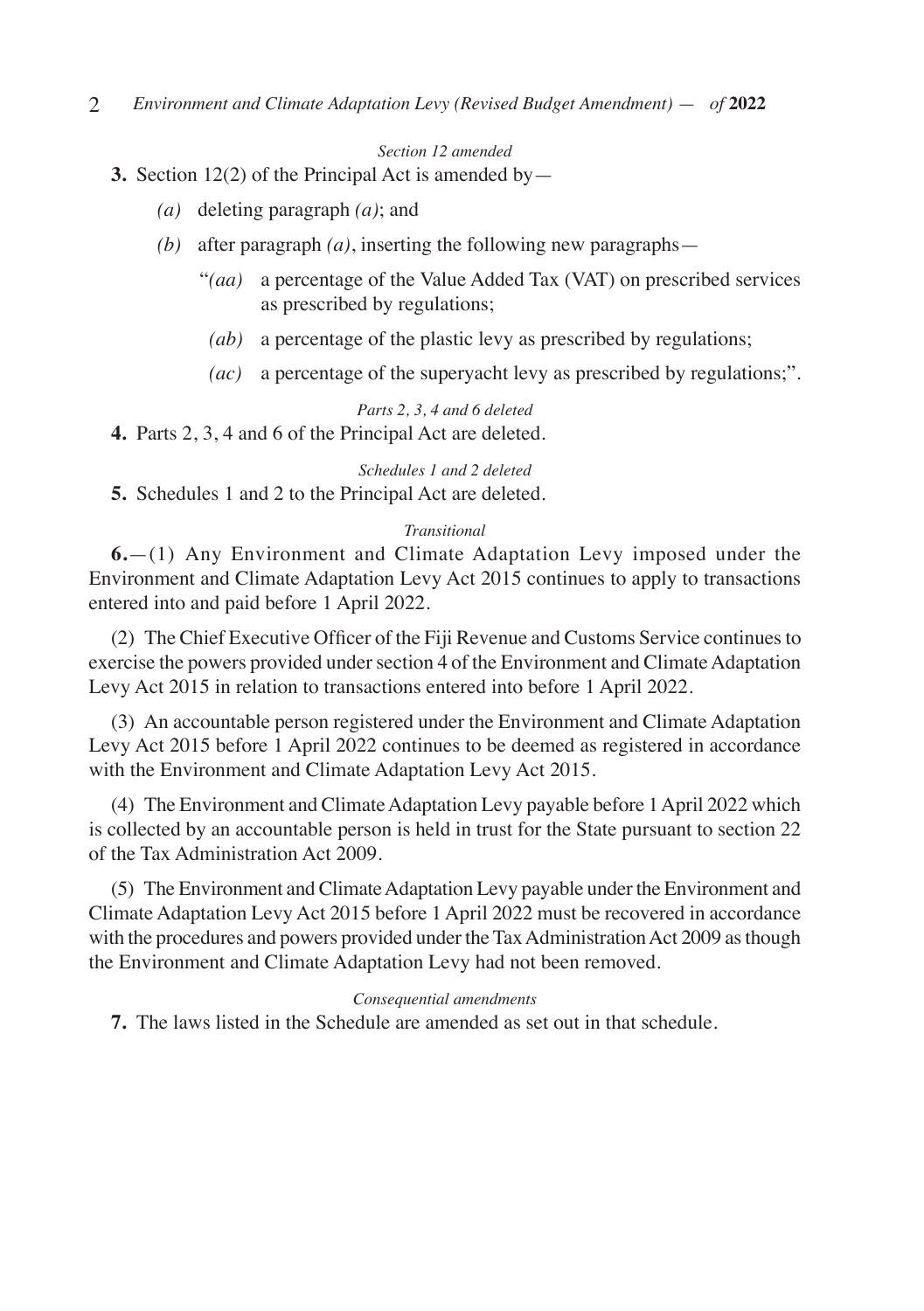# **SCHEDULE**

# *(Section 7)* –––––––

#### CONSEQUENTIAL AMENDMENTS

#### *Income Tax Act 2015*

- 1. Income Tax Act 2015 is amended by—
	- *(a)* in section 2, in the definition of "Social Responsibility Tax" deleting ", a portion of which is the Environment and Climate Adaptation Levy payable under Part 4 of the Environment and Climate Adaptation Levy Act 2015"; and
	- *(b)* after section 98, inserting the following new section—

#### "*Plastic Levy*

 98A. A plastic levy shall be charged on plastic bags distributed by businesses prescribed by regulations.".

#### *Superyacht Charter Act 2010*

- 2. Section 2 of the Superyacht Charter Act 2010 is amended by—
	- *(a)* in section 2, in the definition of "Environment and Climate Adaptation Levy" deleting "and charged on the gross charter fee which is payable to the Government of the Republic of Fiji in Fijian dollars as set out in the Schedule";
	- *(b)* deleting section 8(3)*(c)*;
	- *(c)* deleting section 14; and
	- *(d)* deleting the Schedule.

#### *Tax Administration Act 2009*

3. Section 2 of the Tax Administration Act 2009 is amended in the definition of "Environment and Climate Adaptation Levy" by deleting "and the Superyacht Charter Act 2010".

#### *Environment and Climate Adaptation Levy (Climate Relocation of Communities Trust Fund) Regulations 2019*

4. The Environment and Climate Adaptation Levy (Climate Relocation of Communities Trust Fund) Regulations 2019 is amended by deleting "Environment and Climate Adaptation Levy" and substituting "VAT on prescribed services, plastic levy, superyacht levy and income tax".

#### *Environment and Climate Adaptation Levy (Plastic Bags) Regulations 2017*

5. The Environment and Climate Adaptation Levy (Plastic Bags) Regulations 2017 is repealed.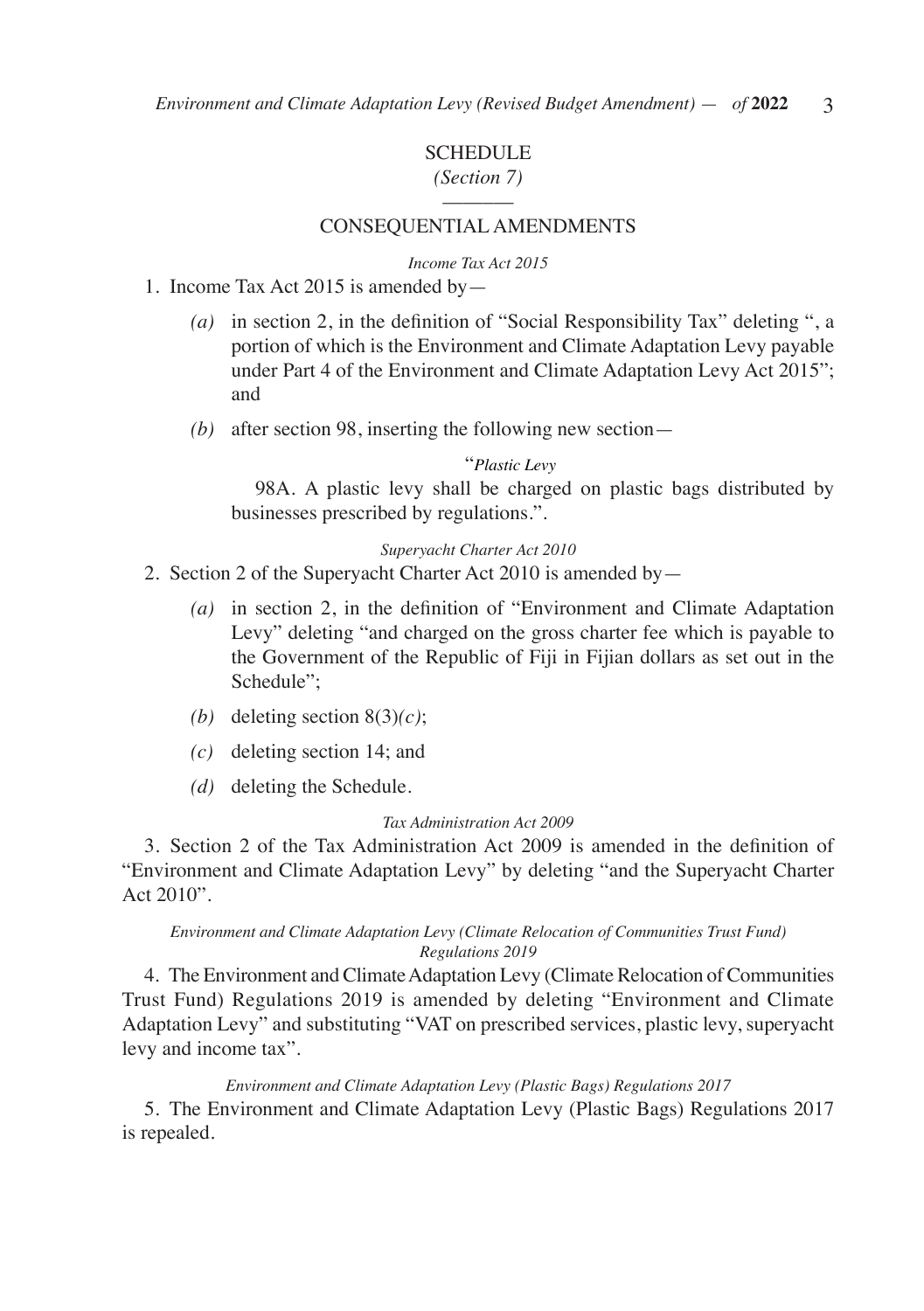*Office of the Attorney-General Suvavou House Suva*

*March 2022*

# **ENVIRONMENT AND CLIMATE ADAPTATION LEVY (REVISED BUDGET AMENDMENT) BILL 2022**

# **EXPLANATORY NOTE**

*(This note is not part of the Bill and is intended only to indicate its general effect)*

### **1.0 BACKGROUND**

1.1 The Environment and Climate Adaptation Levy (Revised Budget Amendment) Bill 2022 (**'Bill'**) seeks to amend the Environment and Climate Adaptation Levy Act 2015 (**'Act'**).

# **2.0 CLAUSES**

- 2.1 Clause 1 of the Bill provides for the short title and commencement. If passed by Parliament, the amending legislation will come into force on 1 April 2022.
- 2.2 Clause 2 of the Bill amends section 2 of the Act to remove the imposition of the Environment and Climate Adaptation Levy (**'Levy'**).
- 2.3 Clause 3 of the Bill amends section 12 of the Act to provide for a percentage of the Value Added Tax (VAT) on prescribed services to be prescribed by regulations, which will be paid into the Environment and Climate Adaptation Fund.
- 2.4 Clause 3 of the Bill also amends section 12 of the Act to provide for a percentage of the plastic levy as prescribed by regulations to be paid into the Environment and Climate Adaptation Fund.
- 2.5 Clause 3 of the Bill also amends section 12 of the Act to provide for a percentage of the superyacht levy as prescribed by regulations to be paid into the Environment and Climate Adaptation Fund.
- 2.6 Clause 4 of the Bill deletes Parts 2, 3, 4 and 6 to provide for the removal of the imposition of the Levy on prescribed services, prescribed items including plastic bags and imported goods, and prescribed income.